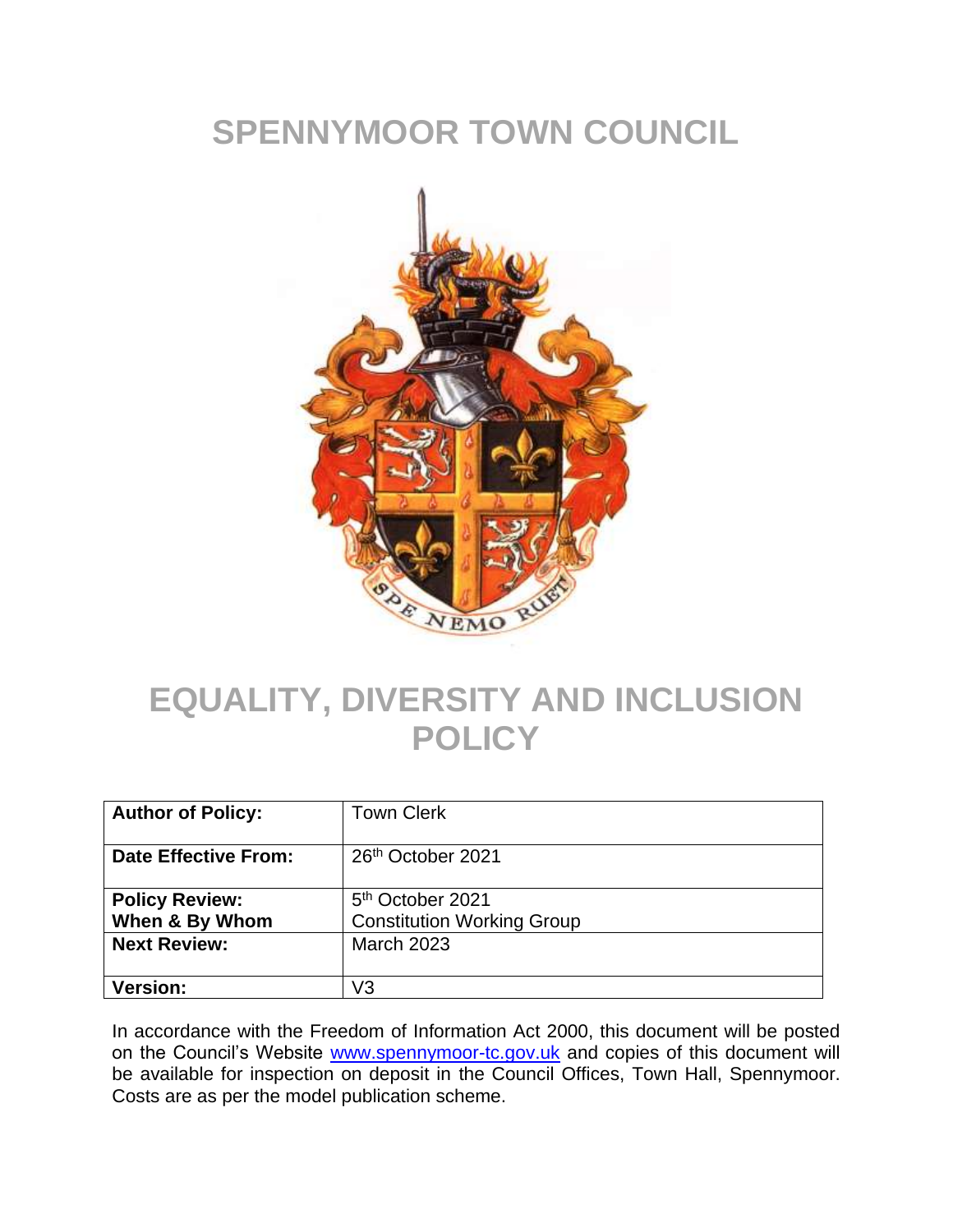# **1. General Statement of Policy**

- 1.1 The Council recognises its responsibilities under the Equality Act 2010. The Act was introduced in October 2010 to replace and simplify over 100 pieces of previous anti-discrimination Acts and regulations. On 5 April 2011, the public sector Equality Duty came into force in England, Scotland and Wales. The Duty replaced all pre-existing race, disability and gender equality duties.
- 1.2 The protected characteristics are:

#### **Employees Service Users** Disability Disability Sex (gender) Sex (Gender) Gender reassignment Gender reassignment Pregnancy and Maternity Pregnancy and Maternity Race Race Race

Religion and belief Religion and belief Sexual orientation Sexual orientation Age Age Marriage and civil partnership

- 1.3 It is in the Council's best interests and those of the community to ensure that all of its resources are equally accessible throughout the community (both as employer and service provider).
- 1.4 To this end, within the framework of the law, the Council is committed whenever practicable to achieving and maintaining these aims.
- 1.5 Every possible step will be taken to ensure that individuals, both within the employment of the Council and those affected by its actions, are treated equally and that decisions are made within the spirit of equality for all.

#### **2 Information**

2.1 All employees of the Council and job applicants will be made aware of the provisions of this policy.

#### **3. Recruitment and Promotion**

3.1 Recruitment and promotion will be based on fair and justifiable job related criteria. Advertisements and job profiles will reflect clearly the specific needs of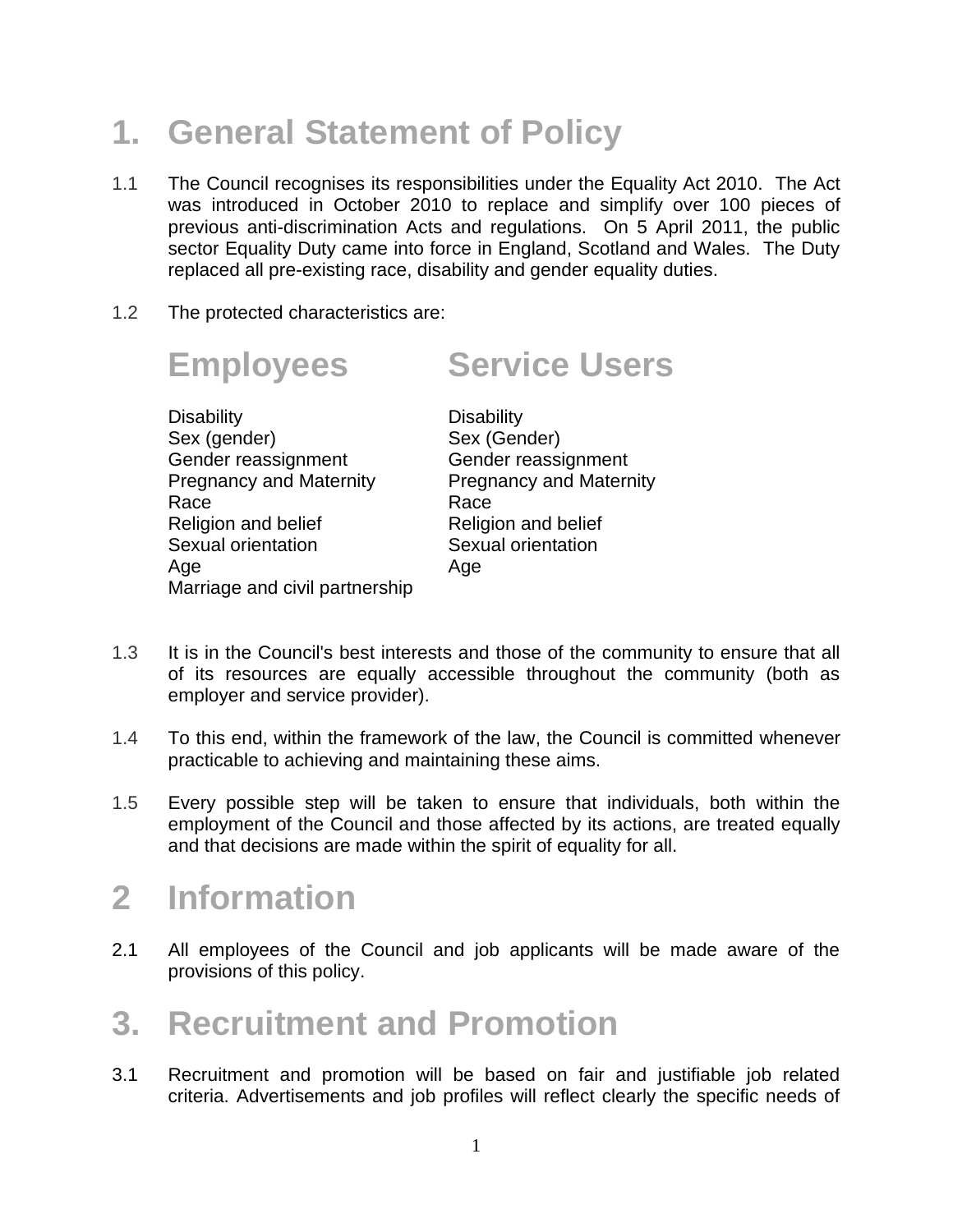the position. Any bias, which could lead to unjustifiable discrimination either direct or indirect, will be eliminated.

3.2 All stages of the recruitment process will be conducted on an objective basis.

## **4. Training**

- 4.1 All employees will be afforded suitable training relevant to the current and future needs of the individual and the Council. All employees will be given the opportunity to discuss their training needs with their Managers and appropriate training programmes will be organised in accordance with the Council's Training and Development Policy.
- 4.2 Training will be given to all concerned on equal opportunities issues, these will include the Policy Makers, Members, Line Managers and staff involved in the recruitment procedure and Trade Union Representatives. All employees and Members will be given a copy of the policy and kept up to date with any future changes.

## **5. Terms and Conditions of Service**

5.1 The implementation of National and Local Conditions of Service will be applied fairly to all employees.

## **6. Policy Implementation**

6.1 This will be the responsibility of the Senior Management Team and all relevant **Officers** 

#### **7. Monitoring**

7.1 Monitoring systems will be developed and maintained by the Town Clerk and periodic reports will be presented to the appropriate Committee.

## **8. Complaints Procedure**

- 8.1 Internal and external job applicants who think that they have been unfairly treated during the recruitment and selection process should direct their complaints to the Town Clerk who will initiate and monitor appropriate action.
- 8.2 The provisions of this policy will be covered by the Council's established disciplinary and grievance procedures. Employees who feel that they have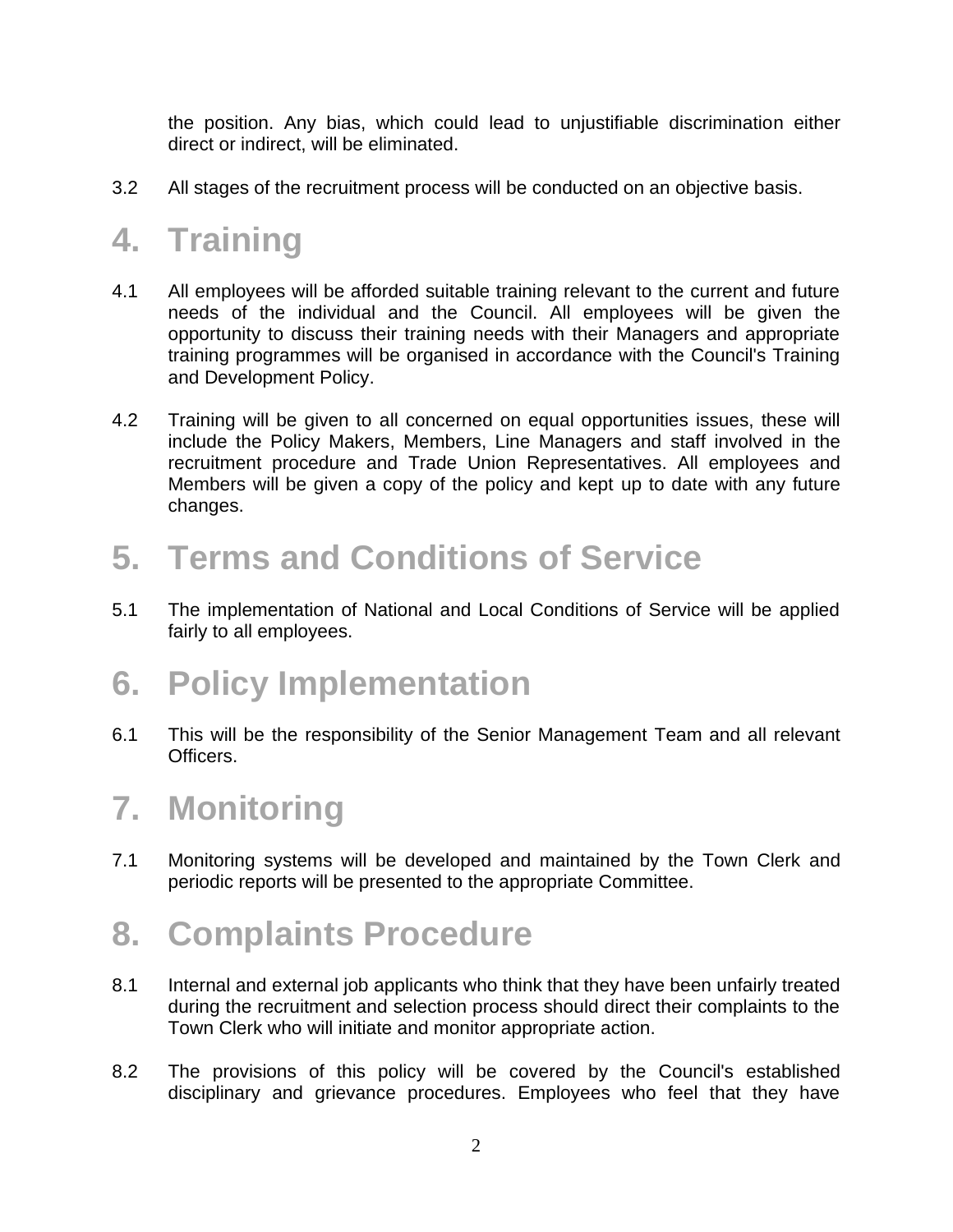suffered any kind of harassment or that they have been discriminated against in relation to recruitment, promotion, or training opportunities on the grounds of sex (gender), race, religion or belief, marriage and civil partnership, age, pregnancy and maternity, gender reassignment or disability should pursue their complaint through the Council's grievance procedure. During this process employees still retain the right to apply to an Industrial Tribunal should their complaint continue.

8.3 Any employee who commits an act of discrimination or personal harassment will be liable to disciplinary action.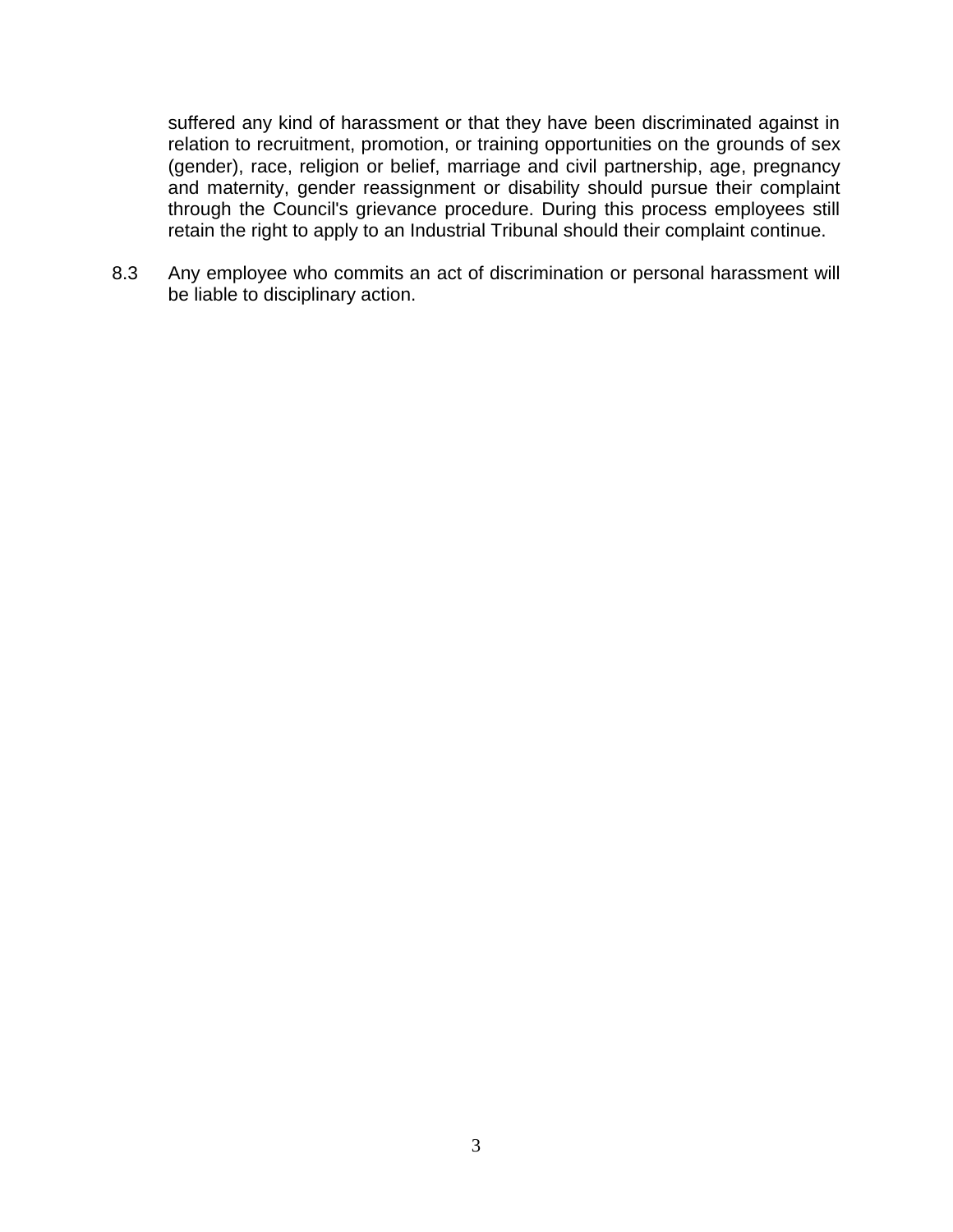## **SPENNYMOOR TOWN COUNCIL**

### **Code of Practice - Equal Opportunities**

#### **Introduction**

#### **1. Code of Practice – Purpose**

- 1.1 The purpose of this Code is to give practical guidance to promote equality of opportunity within the Council for all employees and potential employees in accordance with the principles set out in the Equality and Diversity Policy. The Code also gives advice on the initial measures which need to be taken to achieve equality of opportunity and shows the close link between Equal Opportunities and good employment practice.
- 1.2 This Code does not seek to cover all circumstances at this stage. It will be expanded and developed as necessary as the Council identifies areas of concern and will be amended to form a comprehensive guide.

## **2. Discrimination Based on Stereotyped Decision Making**

2.1 Persons responsible for making decisions affecting access to jobs, training or promotion may unintentionally use stereotypes in their decision making. It is the tendency to see others as stereotypes, which can lead most easily to discriminatory practices. It has an undesirable tendency to either negatively affect the chances of success of certain applicants or serves to channel them into particular occupations or positions deemed appropriate to the particular stereotype. It is essential, therefore, that all employees making decisions affecting access to jobs, training or promotion, guard against discrimination based on common assumptions, that individuals because of their sex, race, marital status, colour, nationality, disability etc. possess characteristics that make them unsuitable for employment in certain types of jobs.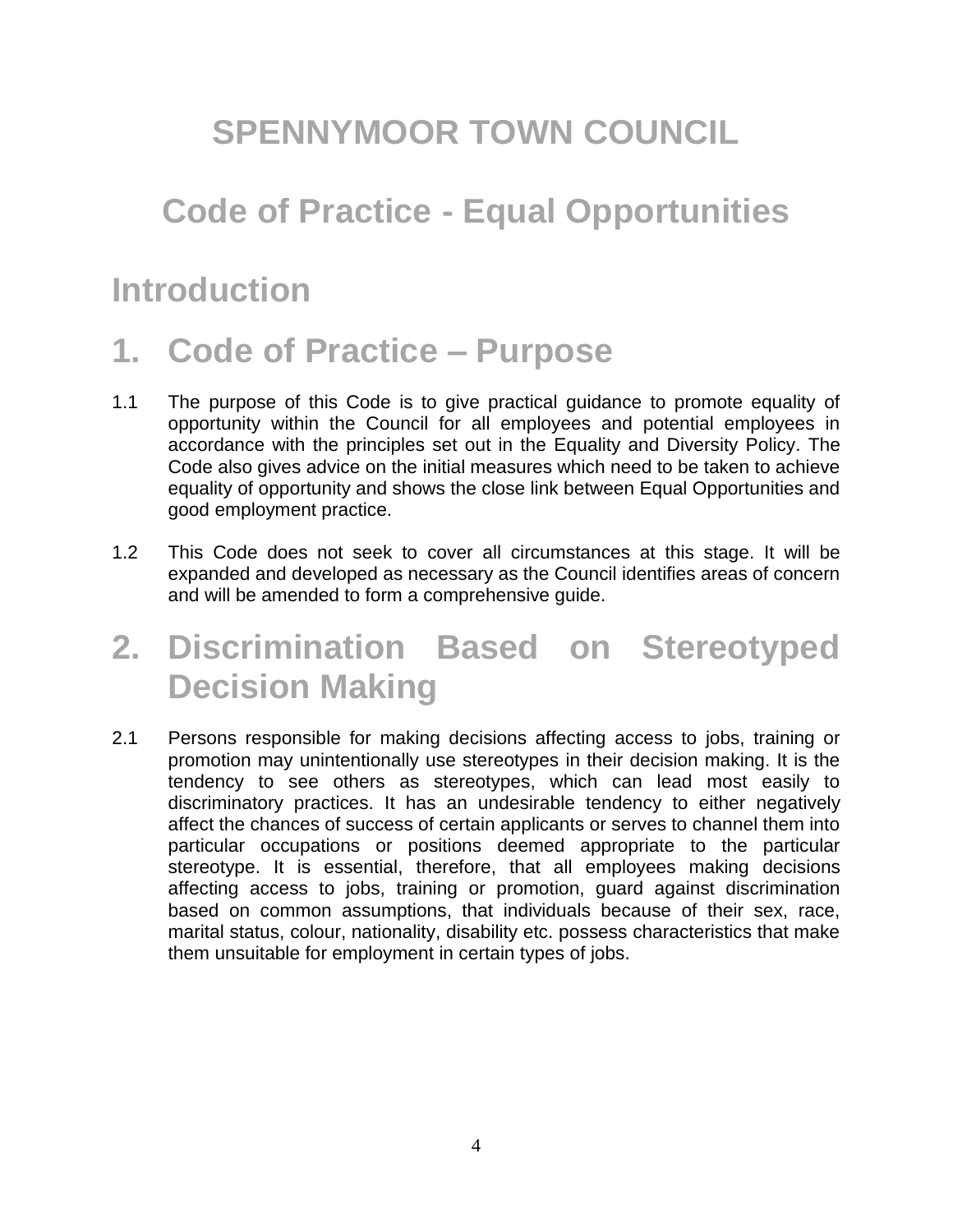# **3. Recruitment, Promotion and Selection**

3.1 The recruitment, promotion and selection process is of crucial importance to this policy and in order to eliminate direct and indirect discrimination it must be carried out according to consistent and objective job related criteria.

The main steps in the process to ensure this are detailed below:

#### 3.2 **Vacancy**

- 3.2.1 Time Table recruitment frequently takes place in pressurised circumstances. For the process to be carried out as efficiently as possible, it will be essential that a clear time table is drawn up. This will ensure that interviewers and interviewees know when they need to be available.
- 3.2.2 A member of the Senior Management Team should, as each vacancy arises or new post is created, review/complete a Job Description and Person Specification (available from Town Clerk's PA) for consideration by the Policy and Resources Committee.
- 3.2.3 The criteria listed should be the considered specification of the minimum requirements of the job, experience and essential/ desirable criteria to meet those requirements and carry out the job satisfactorily. The criteria contained in the job profile should be strictly relevant to the job and not necessarily restrictive or inflated so as to exclude particular disadvantaged groups, for example, care should be taken when; a) requiring specific qualifications rather than the ability or potential ability to do the job; b) age barriers or minimum periods of relevant experience; c) restrictions relating to physical ability etc.
- 3.2.4 When publishing vacancies, all applicants should be informed of the Council's Equal Opportunities policy. Such information would normally be circulated by the Town Clerk but in other circumstances Management should ensure this information is made known. Information about posts should be prominently displayed to ensure full implementation of the policy.

## 3.3 **Application Forms**

The Manager advertising the post will ensure that the form does not ask questions which are detrimental to the Equal Opportunities Policy in that it requires information which is irrelevant to consideration on merit for the post in question. The Application Form will not be used as a test of literacy unless a standard of literacy is a genuine requirement of the job.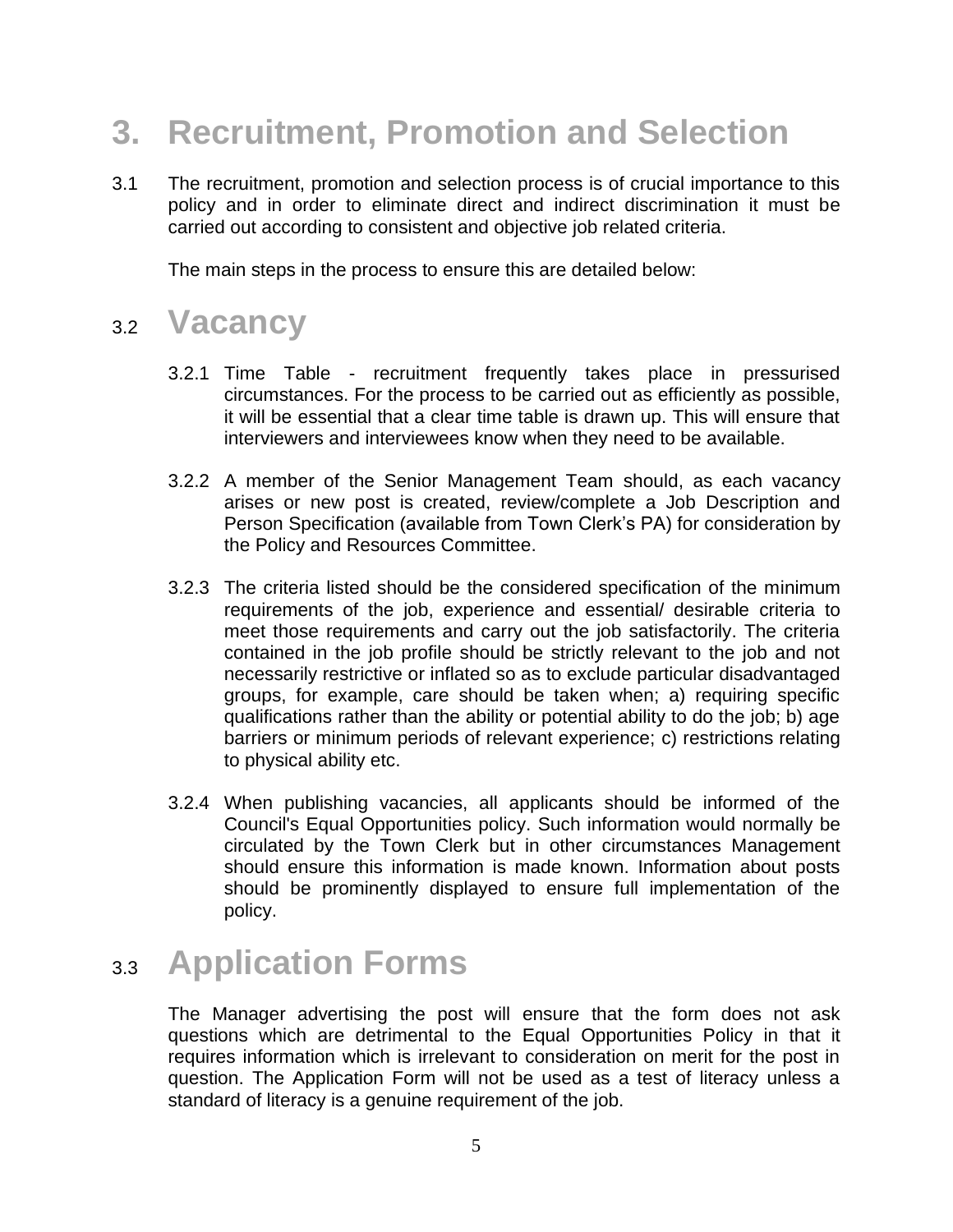- 3.4 Shortlisting Shortlisting will be undertaken by the Appointment Panel and must be based on the job and person specification alone.
- 3.5 Interviewing All persons making appointments must endeavour to conduct interviews on an objective basis and shall deal only with each applicant's suitability for the job and ability to fulfil the job requirements. Questions asked of candidates must relate only to the job. For example, candidates should not be asked questions about their personal circumstances, political affiliations or family commitments. Where necessary, to ensure their availability for unusual work variations, this should be done in an objective manner and not be personalised.

# **4 Guidance and Training**

4.1 The Council will, within the resources available, introduce procedures within its training programme to assist the implementation of its policy in such areas as staff development, information to Members/ employees on recruitment practices.

# **5. Monitoring**

5.1 The Council will continue to monitor the aims and objectives of the Equality and Diversity Policy and address imbalances of opportunity.

# **6. Employee Training**

6.1 The Council is committed to the ongoing training and development of its employees. The principles of equality and fairness must be applied in considering training programmes for individuals and teams within the Council.

## **7. Equality, Diversity and Inclusion**

- 7.1 Equality in the workplace means **equal job opportunities and fairness for employees and job applicants**. You must not treat people unfairly because of reasons protected by discrimination law ('protected characteristics'). For example, because of a person's sex, age or race.
- 7.2 Diversity means having distinct or unlike elements. In a workplace, diversity means **employing people who may be different from each other and who do not all come from the same background**. The differences may be those of national origin, physical appearance, religion, education, age, gender, or sexual orientation.